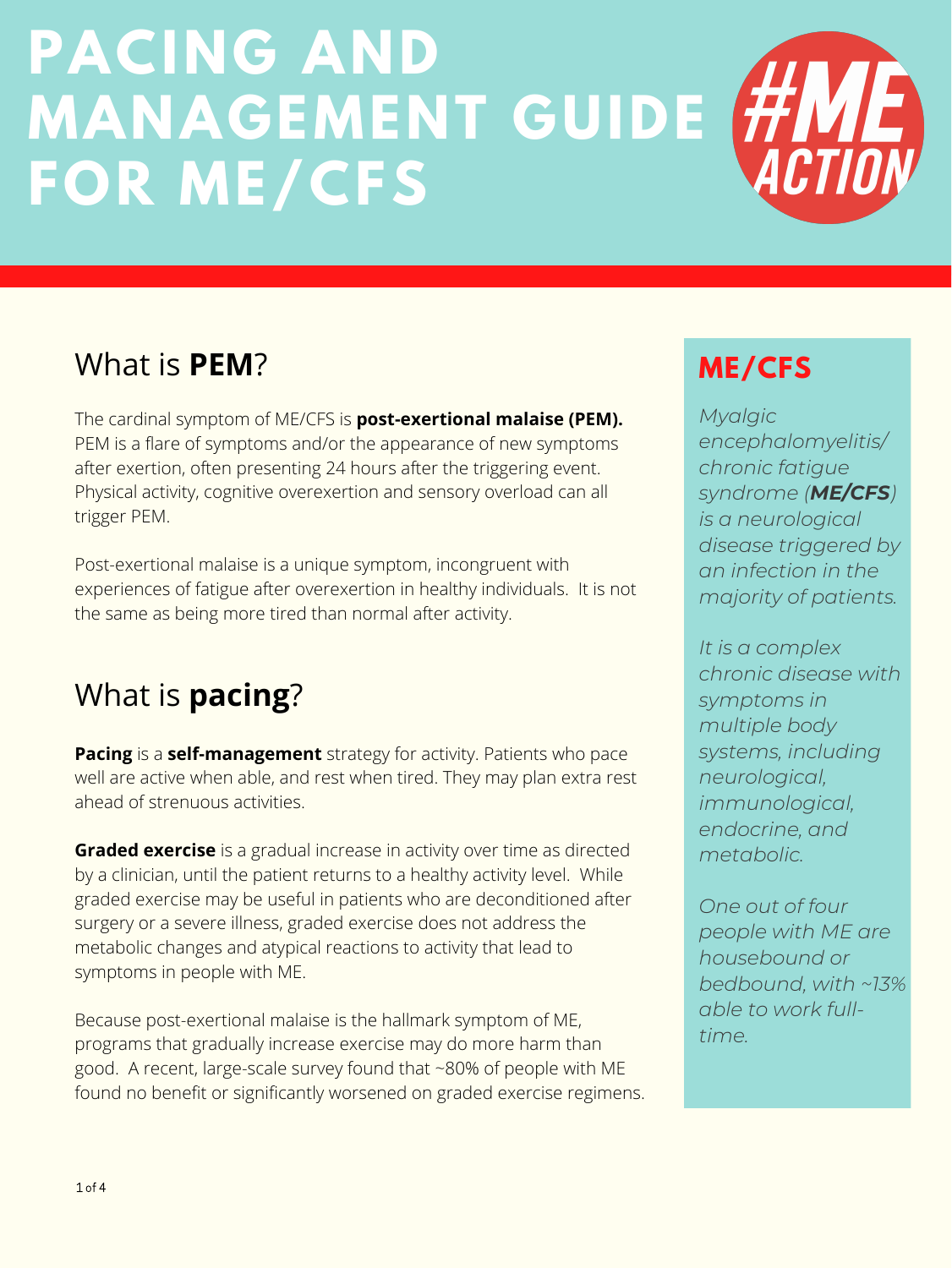#### Impact of graded exercise therapy on the physical health of people with ME



Base: Respondents who started treatment

No trigger can be controlled all of the time. The goal of pacing is to **minimize** post-exertional malaise, rather than eliminate it. Keeping an **activity and symptom diary** each day can help identify triggering events.

Post-exertional malaise may be delayed by approximately 24 hours. Anecdotally, these delays are more common in long-standing disease and may increase on a circadian cycle with greater and greater distance between the triggering event and PEM. This is an important consideration when connecting PEM to a triggering event.

- **Physical** (exercise)
- **Orthostatic** (standing for long periods of time)
- **Cognitive** (long conversations, scholarly reading/writing)
- **Sensory** (loud, repetitive noises, bright or flashing lights)
- **Emotional** (challenging interactions, tragic events)
- **Environmental** (proximity to allergens, changes in weather, seasonal changes)

The core symptoms of ME are not due to deconditioning. Patients with minor presentation may have activity levels similar to that of healthy people, but still experience all the symptoms of ME, including post-exertional malaise (PEM) when they overexert.

**Exertion** is defined here as anything that **stresses or strains the system**. Some stressors are within the patient's control and some are not. Identifying triggers for post-exertional malaise is vital to a person with ME's physical and psychological well-being. Potential triggers include:

## **EXERTION ≠ EXERCISE**

From a 2019 survey from Forward ME, a coalition of ME organizations in the US and UK

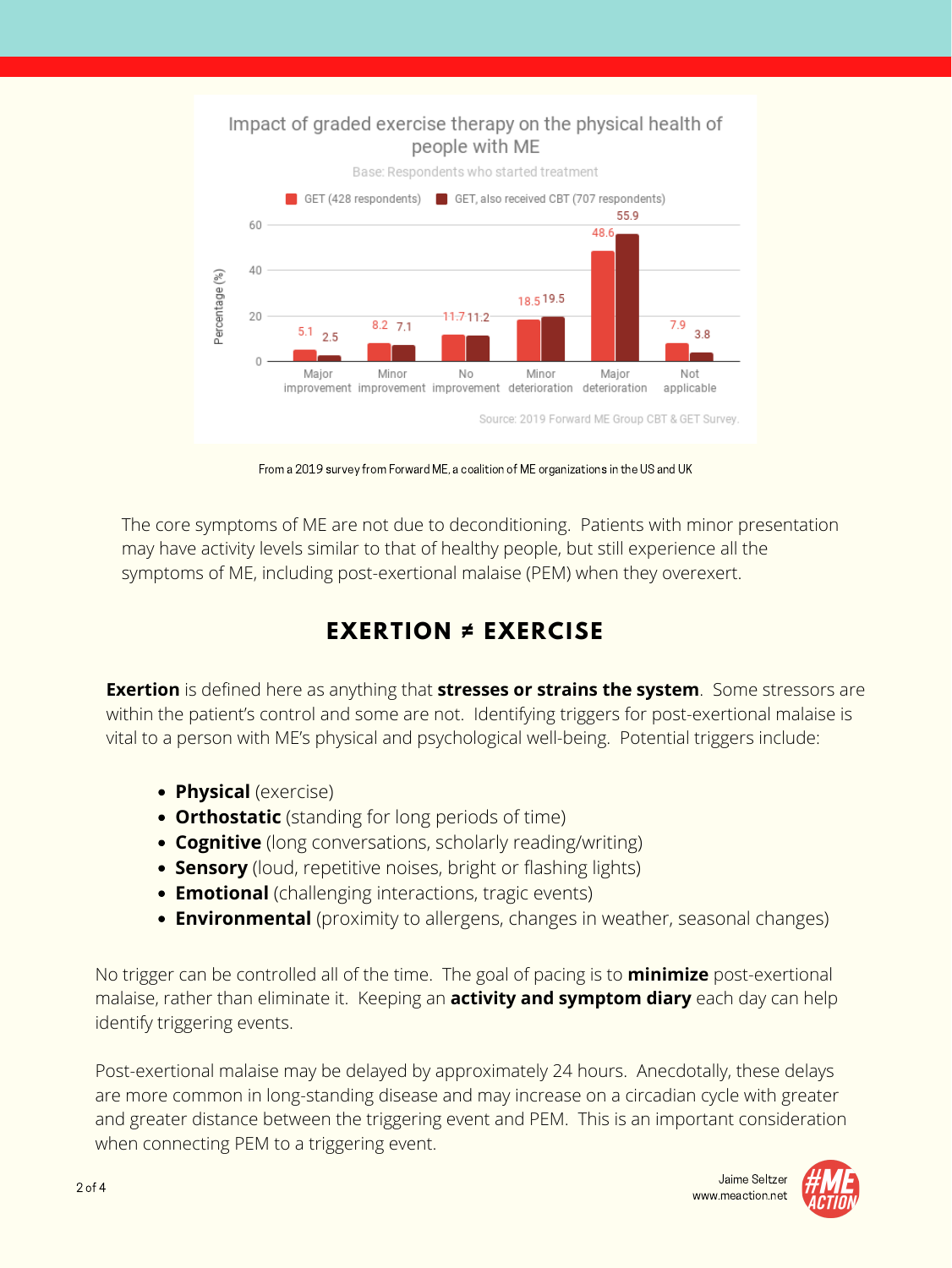# **Beyond pacing: activity management**

## **Radical rest**

Some people with ME have found that being **inactive** before planned exertions, such as attending a wedding or giving a talk can help mitigate the effects of post-exertional malaise. This strategy is called **radical rest.**

Decreasing activity by half to start with can help the person with ME find a baseline -- with the understanding that the baseline can become better or worse over time. While some people with ME have a progressive disease course, many may increase their baseline by avoiding PEM.

Knowing that exertion is coming can help the patient plan for worsened illness before it occurs. Pre-making meals, asking friends or family for additional help, making sure water and crashfriendly snacks are nearby, making sure any medication is in reach, and planning on soothing, low-energy activities like shows to catch up on can mitigate the fallout after necessary exertions.

## **Cut activity in half**

If you develop PEM even though you keep your heart rate below this value, you may have to lower your target heart rate until it reaches a level that does not induce PEM. Likewise, you may be able to increase your target heart rate if you do not experience PEM at those values. You can find more information about monitoring your heart rate to help reduce PEM [here.](https://www.prohealth.com/me-cfs/library/using-heart-rate-monitor-prevent-post-exertional-malaise-cfs-91620)

## **Monitor objective values like heart rate**

Avoid 'performing healthy' -- sit down wherever you like, stop whenever you like, and speak up when you are with others. It's rare that an activity must be performed all at once.

People with ME can use a **wearable device** to monitor their heart rates and stop their activity if their heart rate rises above a level they know may trigger PEM. Use this formula to calculate a

heart rate that may be less likely to induce PEM, or your **anaerobic threshold** heart rate:

**Men:**  $(220 -$ age in years) $*$  0.6 = **Women:**  $(220 - (age * .88)) * 0.6 =$ 

- Fold a few laundry items at a time
- o Do prep-work for meals, like chopping or measuring, the day before cooking
- o If you are able to take a walk, sit frequently and wait for your heart rate to return totally to normal before resuming your activity

## **Break necessary activities into manageable tasks**